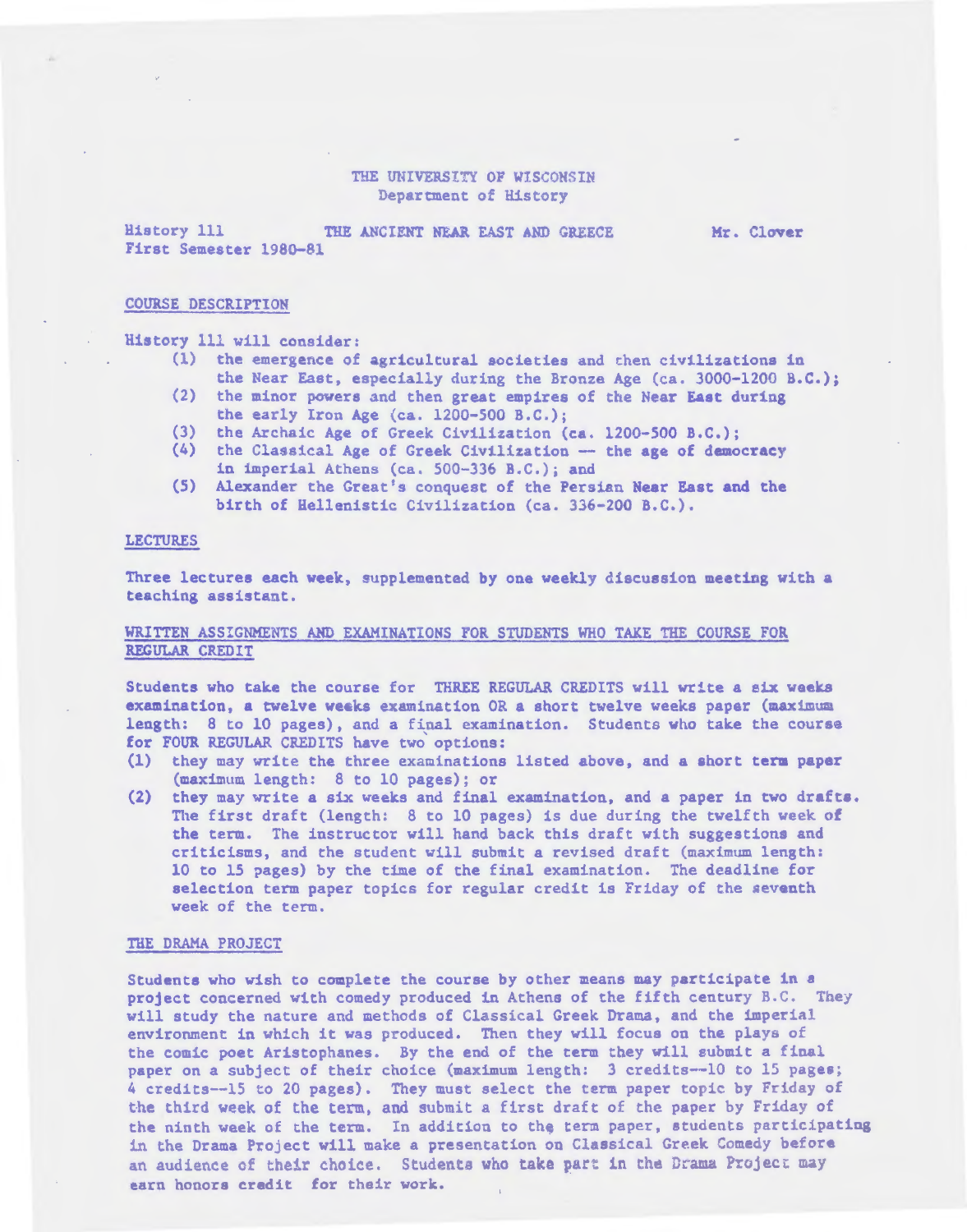## GRADING SYSTEM

 $\alpha_{\rm{max}}$ 

- 3 regular credits: 6 weeks exam 30%, 12 weeks exam or paper 35%, final exam 35% of final grade
- 4 regular credits: 6 weeks exam 30%, 12 weeks exam or paper 35%, final exam and paper 35% of final grade
- Drama Project: first draft of paper 30%, drama presentation 35%, second draft of paper 35% of final grade .

## READINGS

| *C. Roabuck, THE WORLD OF ANCIENT TIMES                                     |
|-----------------------------------------------------------------------------|
| Scribner Paperback                                                          |
| *J.A. Wilson, THE CULTURE OF ANCIENT EGYPT                                  |
| Phoenix Paperback no. P 11 (U. of Chicago Press)                            |
| *G. Roux, ANCIENT IRAQ                                                      |
| Viking-Penguin (Pelican Paperback)                                          |
| *J. Hatzfeld/A. Aymard, HISTORY OF ANCIENT GREECE                           |
| Norton Library Paperback no. N 247                                          |
| *J.B. Bury, THE HELLENISTIC AGE                                             |
| Norton Library Paperback N544                                               |
| Z&J. Chadwick, THE MYCENAEAN WORLD                                          |
| Cambridge University Press Paperback                                        |
| Z&THE OLD TESTAMENT OF THE JERUSALEM BIBLE, IV: PROPHETS THROUGH MALACHI    |
| Doubleday Image Paperback no. D 314                                         |
| Z&J.B. Pritchard, ANCIENT NEAR EAST: ANTHOLOGY OF TEXTS AND PICTURES        |
| Princeton Paperback no. 10                                                  |
| Z&Aristophanes, FOUR COMEDIES--ACHARNIANS/LYSISTRATA etc.                   |
| Ann Arbor Paperback no. AA 152 (U. of Michigan Press)                       |
| Z&HESIOD: THEOGONY. Tr. N.O. Brown. Bobbs-Merrill Paperback.                |
| XG. Clark, WORLD PREHISTORY IN NEW PERSPECTIVE (3rd ed.). Cambridge         |
| Paperback.                                                                  |
| FEURIPIDES: THE BACCHAE AND OTHER PLAYS, tr. P. Vellacott. Viking-Penguin   |
| Paperback.                                                                  |
| #H.D.F. Kitto, GREEK TRAGEDY. 3rd ed. Barnes and Noble Paperback.           |
| #S. Pomeroy, GODDESSES, WHORES, WIVES AND SLAVES: WOMEN IN CLASSICAL        |
| ANTIQUITY. Schocken Paperback.                                              |
| #ARETHUSA, VOLUME VI (1973), spring issue: WOMEN IN ANTIQUITY.              |
| #K.J. Dover, ARISTOPHANIC COMEDY. University of California Press Paperback. |
| #C.W. Dearden, THE STAGE OF ARISTOPHANES. Atlantic Highlands, N.J.:         |
| Humanities Press.                                                           |
|                                                                             |
|                                                                             |
| *required purchase at the bookstores                                        |
| &recommended purchase at the bookstores                                     |
| Zon three-hour reserve in H. C. White no. 1191                              |

#on three-day reserve in H. C. White no. 1191 (primarily for the use of students participating in the Drama Project)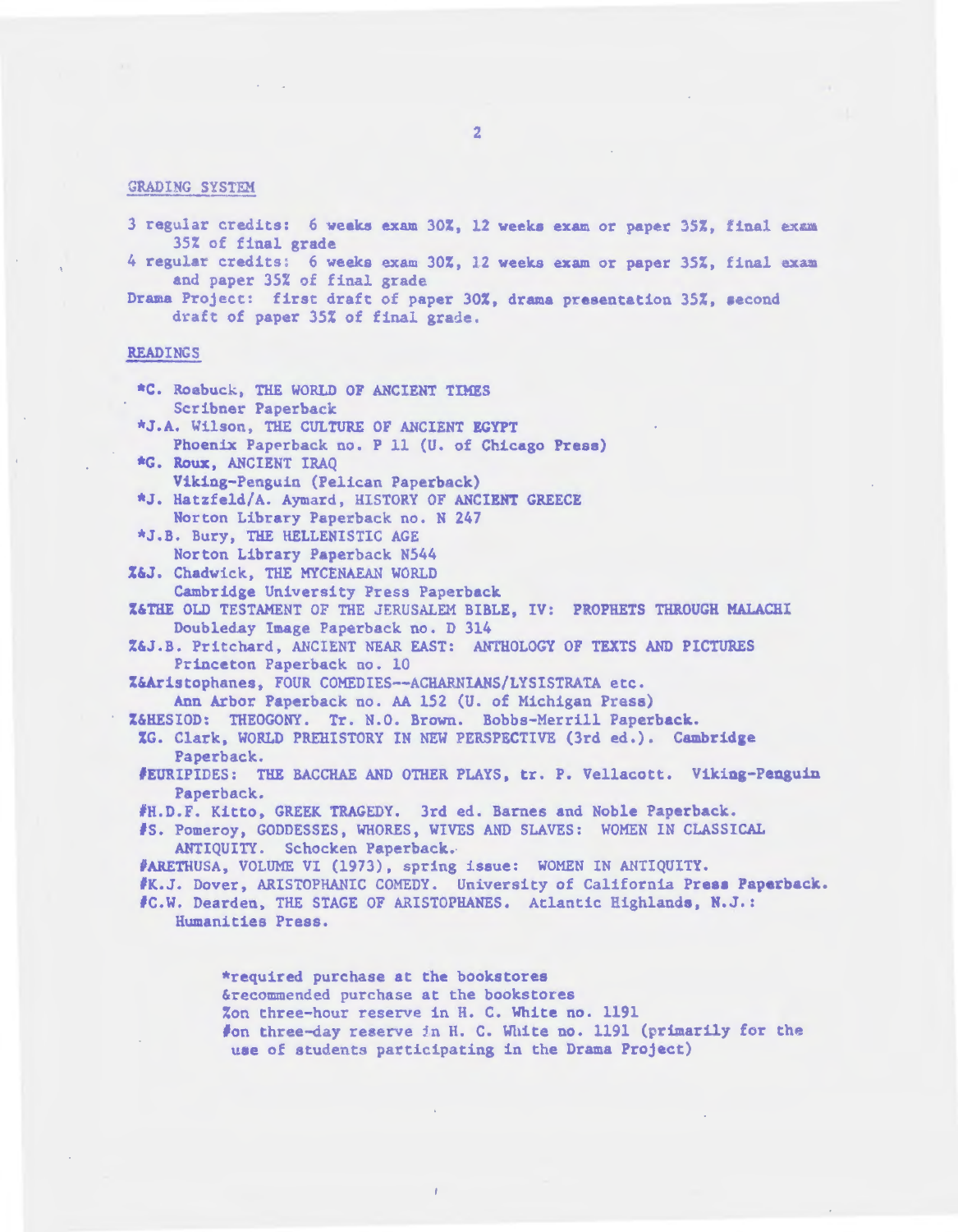History 111 Mr. Clover Semester 1, 1980-81

# GENERAL COURSE OUTLINE, WEEKS I-VI

| Week                                              | Topic                                                                                                                                                                                                                                                                                                                                                                                     | <b>Required Reading</b>                                                                                                                                                                                                                                                            | Recommended Reading                                                                                                                                                                                                                                                                                                                          |
|---------------------------------------------------|-------------------------------------------------------------------------------------------------------------------------------------------------------------------------------------------------------------------------------------------------------------------------------------------------------------------------------------------------------------------------------------------|------------------------------------------------------------------------------------------------------------------------------------------------------------------------------------------------------------------------------------------------------------------------------------|----------------------------------------------------------------------------------------------------------------------------------------------------------------------------------------------------------------------------------------------------------------------------------------------------------------------------------------------|
| $I-III$                                           | The emergence of urban civiliza-<br>tion in the Fertile Crescent --<br>the Nile Valley, Palestine, Syria<br>and the Tigris-Euphrates Valley<br>(ca. 8000-3000 B.C.); Bronze Age<br>Civilization in the Near East and<br>Aegean Basin (ca. 3000-1200/1100<br>B.C.); Semitic and Indo-European<br>intruders; Bronze Age life in<br>Mesopotamia, Egypt, Minoan Crete<br>and Mycenaean Greece | * C. Roebuck, THE WORLD OF<br>ANCIENT TIMES, pp. 3-119;<br>* J.A. Wilson, THE CULTURE<br>OF ANCIENT EGYPT pp. 43-<br>$103, 125 - 153, 166 - 235;$<br>Z& J.B. Pritchard, THE ANCIENT<br>NEAR EAST, pp. 1-5, 28-80,<br>$138-67$ , $226-30$ , $250-52$ .                              | <b>Z G. Clark, WORLD PREHISTORY</b><br>IN NEW PERSPECTIVE, pp. 39-<br>73:<br>* J. A. Wilson, THE CULTURE OF<br>ANCIENT EGYPT, entire;<br>%& J. Chadwick, THE MYCENAEAN<br>WORLD, entire;<br>* G. Roux, ANCIENT IRAQ,<br>pp. 118-202;<br>\$ "Ebla: Splendor of an<br>Unknown Empire," NATIONAL<br>GEOGRAPHIC, December 1978,<br>$pp.730-759.$ |
| IV-VI                                             | The Near East and vicinity during<br>the early Iron Age (ca. 1200/1100-<br>$500 B.C.$ :<br>1) the significance of the wide-<br>spread use of iron<br>2) movements of peoples during the<br>early Iron Age<br>3) the Phoenician response to the<br>challenge of the early Iron Age<br>4) the response of Israel and Judah;<br>the Prophets; the experience of<br>the Prophet Isaiah        | * C. Roebuck, THE WORLD OF<br>ANCIENT TIMES, pp. 117-140;<br>* G. Roux, ANCIENT IRAQ,<br>pp. 240-55;<br><b>X* THE OLD TESTAMENT OF THE</b><br>JERUSALEM BIBLE, IV: PROPHETS<br>THROUGH MALACHI-The Book of<br>Isaish:<br>* C. Roebuck, THE WORLD OF<br>ANCIENT TIMES, pp. 141-170; | %& J.B. Pritchard, THE ANCIENT<br>NEAR EAST, pp. 188-224;<br>* G, Roux, ANCIENT IRAQ,<br>pp. 256-368,                                                                                                                                                                                                                                        |
|                                                   | 5) the Assyrian and Chaldaean back-<br>lash and the end of the ancient<br><b>Near East</b><br>6) the new response of Persia and the                                                                                                                                                                                                                                                       |                                                                                                                                                                                                                                                                                    |                                                                                                                                                                                                                                                                                                                                              |
|                                                   | Greeks.                                                                                                                                                                                                                                                                                                                                                                                   | * required purchase at the bookstores                                                                                                                                                                                                                                              |                                                                                                                                                                                                                                                                                                                                              |
| AVERAGE REQUIRED READING: ABOUT 90 PAGES PER WEEK |                                                                                                                                                                                                                                                                                                                                                                                           | & recommended purchase at the bookstores<br>% on three-hour reserve in H. C. White no. 1191<br>\$ on non-circulating reserve in the History Library,<br>4257 Humanities                                                                                                            |                                                                                                                                                                                                                                                                                                                                              |

 $\sim$ 

 $\sim$   $\sim$ 

 $\sim$ 

3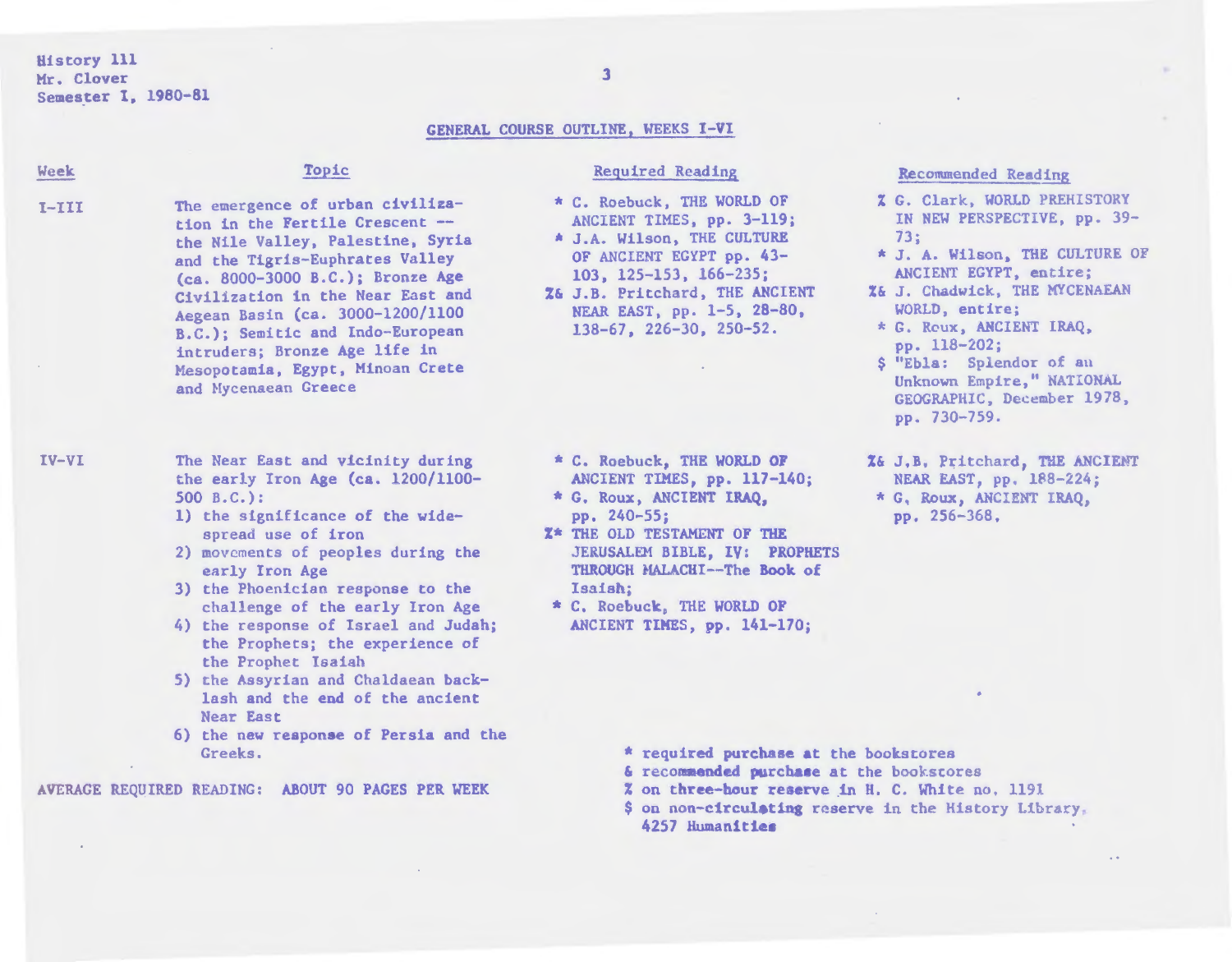History 111

## UNIVERSITY OF WISCONSIN Department of History Ancient Near East and Greece Autumn 1980

### FIRST ANNOUNCEMENT

History 111 will consider:

- (1) the emergence of agricultural societies and then civilizations in the Near East, especially during the Bronze Age (ca. 3000-1200 B.C.);
- (2) the minor powers and then great empires of the Near East during the early Iron Age (ca. 1200-500 B.C.);



- (3) the Archaic Age of Greek Civilization (ca. 1200-500 B.C.);
- (4) the Classical Age of Greek Civilization -- the age of democracy in imperial Athens (ca. 500-336 B.C.); and
- (5) Alexander the Great's conquest of the Persian Near East and the birth of Hellenistic Civilization (ca. 336-200 B.C.) .

 $\star$   $\star$   $\star$ 

The course is open to all undergraduates. 3 or 4 credits. Honors credit is available. Meeting time: 12:05-12:55 P.M. Monday, Wednesday and Friday.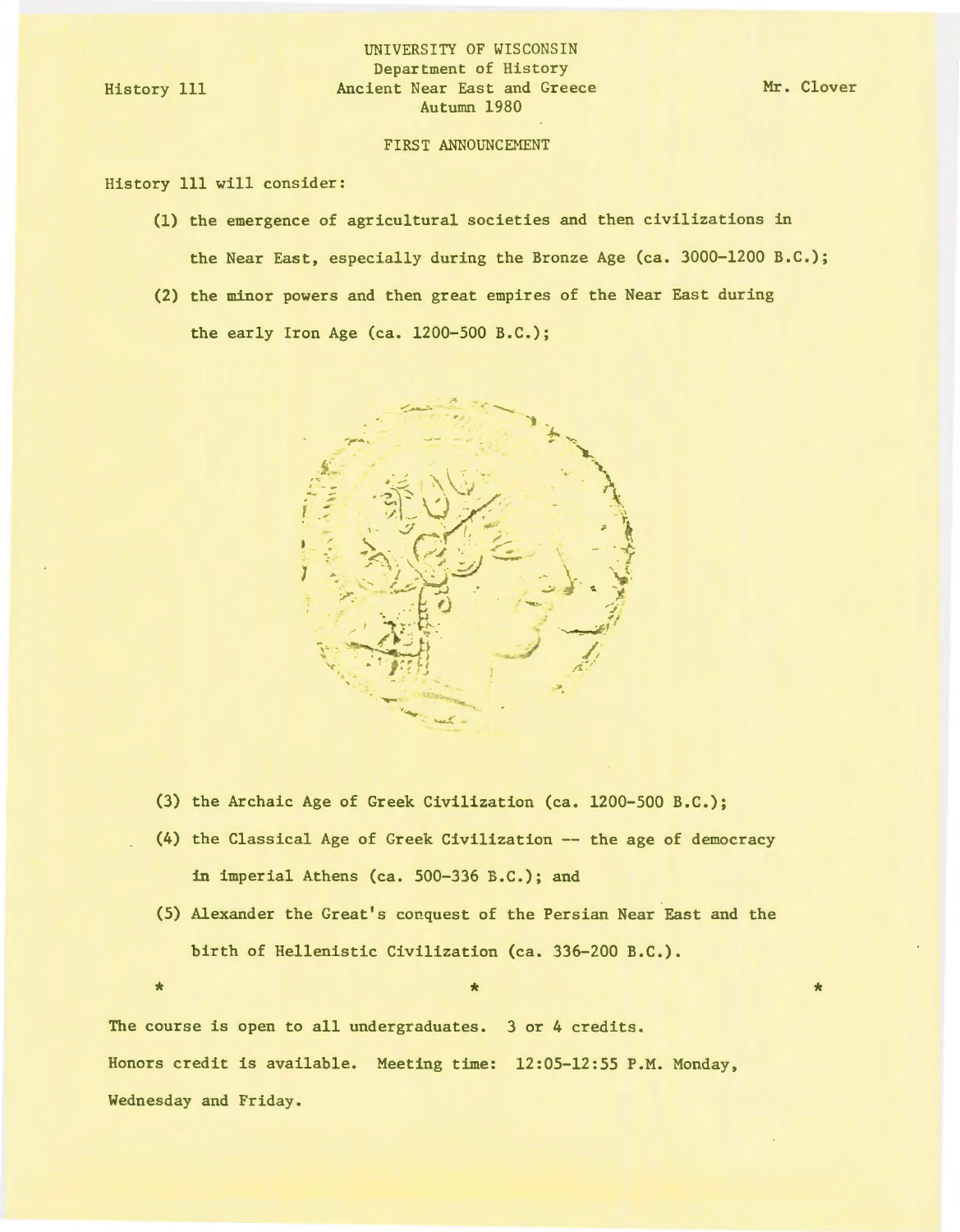Nr Clover

Pistory il: BNOLENT FRAM BAST AND GREECH

Atthumy 1980

## REQUIRED TEXTBOOKS:

- C. Kosbuck, THE WORLD OF ANCIENT TIMES Suribuer Paperback
- J. A. Wilson, THE CULTURE OF ANCINET EGYPT Phoenix Paperback no. P II (U. of Chicago Press)
- G. ROUX, ANCIENT IRAO Viking-Penguin (Pelican Paperback)
- J. Hatzfeld, A. Aymard, HISTORY OF ANCIENT GREECE Norton Library Paperback no. N 247
- J. B. Bury, THE BELLEWISTIC AGE Norton Eibrary Peperback N544

# RECOMMENDED TENTBOOKS:

- J. Chadwick, THE NTCENARAN WORLD Cambridge University Press Paperback
- THE OLD TESTAMENT OF THE JERUSALEM BIBLE, IV: PROPRITS THROUGH MALACHI Doubleday Amage Paperback no. D 314
- J. B. Pritchard, ANCIENT NEAR EAST: ANTHOLOGY OF TEXTS AND PICTURES Princeton Paperback no. 10
- Aristophanes, FOUR COMMOIES-ACHARNIANS/LYSISTRATA etc. Ang Arbor Paperback no. AA 152 (U. of Michigan Press)